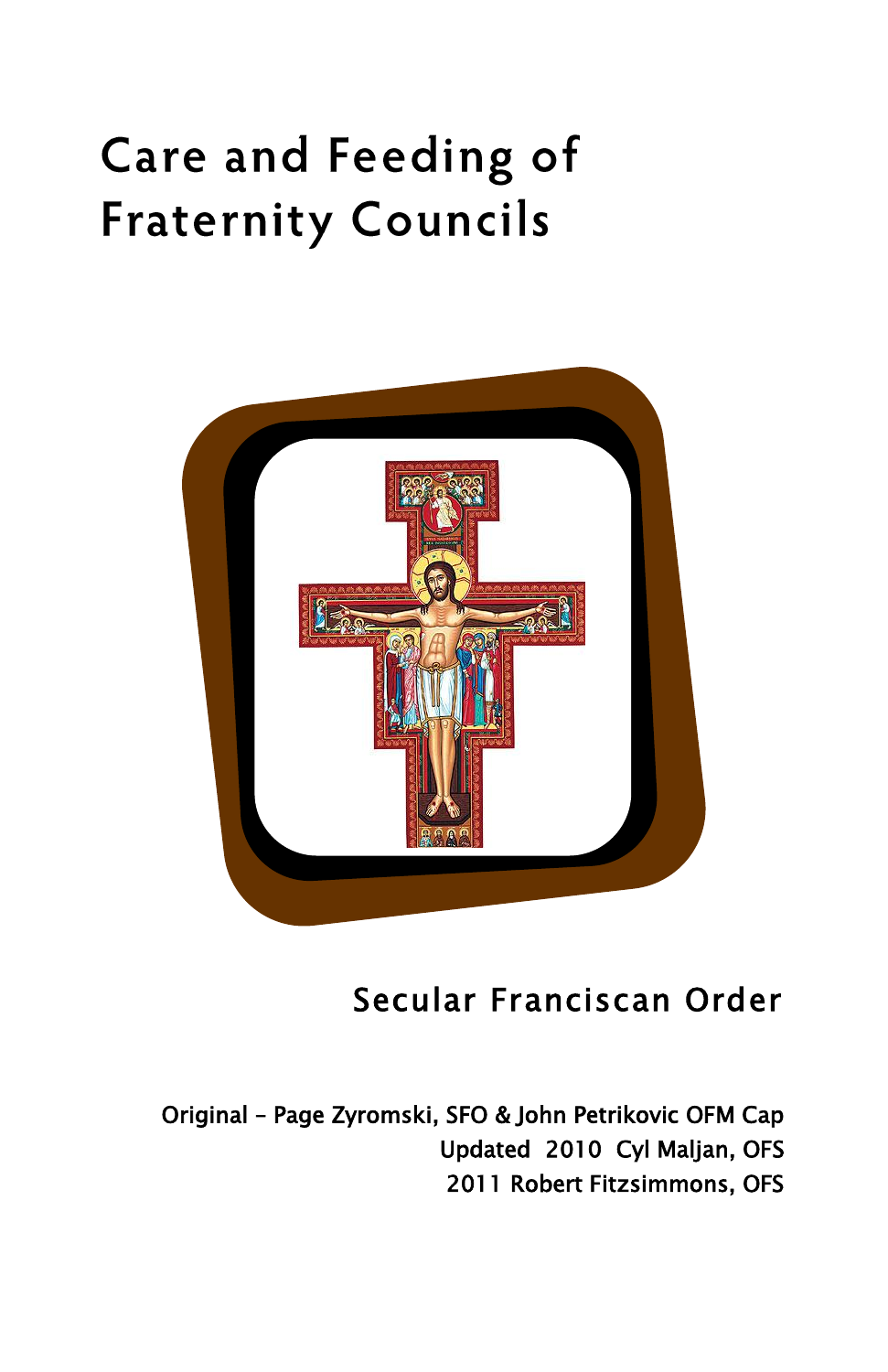# **Table of Contents**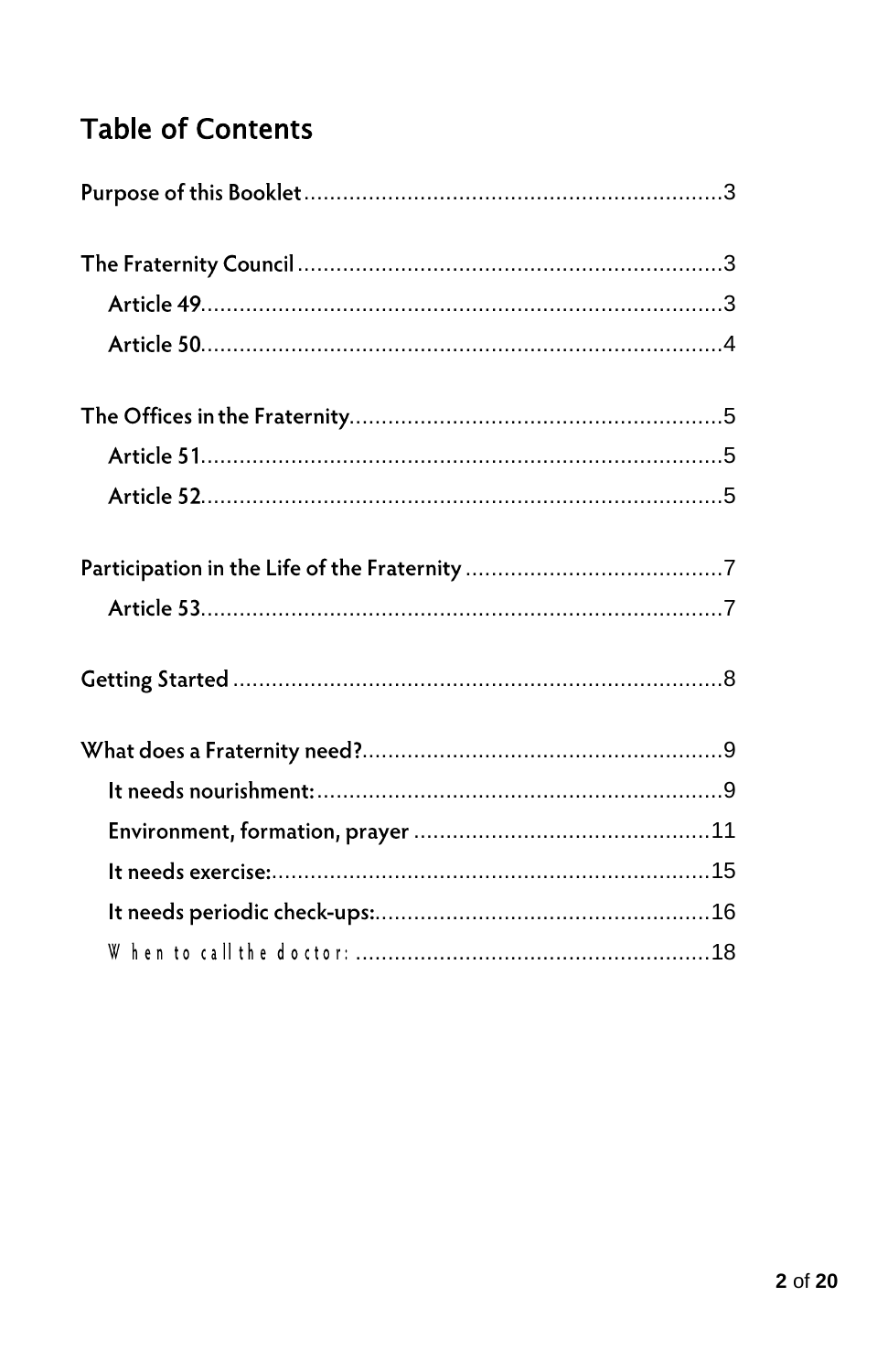## **Purpose of this Booklet**

The purpose of this booklet is to serve as a guide to assist newly elected councils become aware of their duties to animate and guide their fraternity. Fraternity life is based on servant-hood and leadership in the Order is servant leadership.

Congratulations, your sisters and brothers have asked you to guide and assist them in this part of their Franciscan spiritual journey. Your major role as council is to create that loving, safe, trusting environment where they can for a few moments retreat from their hectic everyday lives to a moment where they can be fed and refreshed in body and soul. As council your goal is to invite them (and of course yourselves) into this holy place, this privileged place we call fraternity, where we can just BE ourselves and enjoy each others' gifts and blessings.

## **The Fraternity Council**

From the General Constitutions of the Secular Franciscan Order, approved January 1, 2001

## Article 49

- 1. The council of the local fraternity is composed of the following offices: minister, vice minister, secretary, treasurer, and master of formation. Other offices may be added according to the needs of each fraternity. The spiritual assistant of the fraternity forms part of the council by right<sup>1</sup>.
- 2. The fraternity, meeting in an assembly or chapter, discusses questions regarding its own life and organization. Every three years, in an elective assembly or chapter, the fraternity elects the minister and the council in the way established by the Constitutions and statutes.

<sup>1</sup> See *Constitutions* 90,2.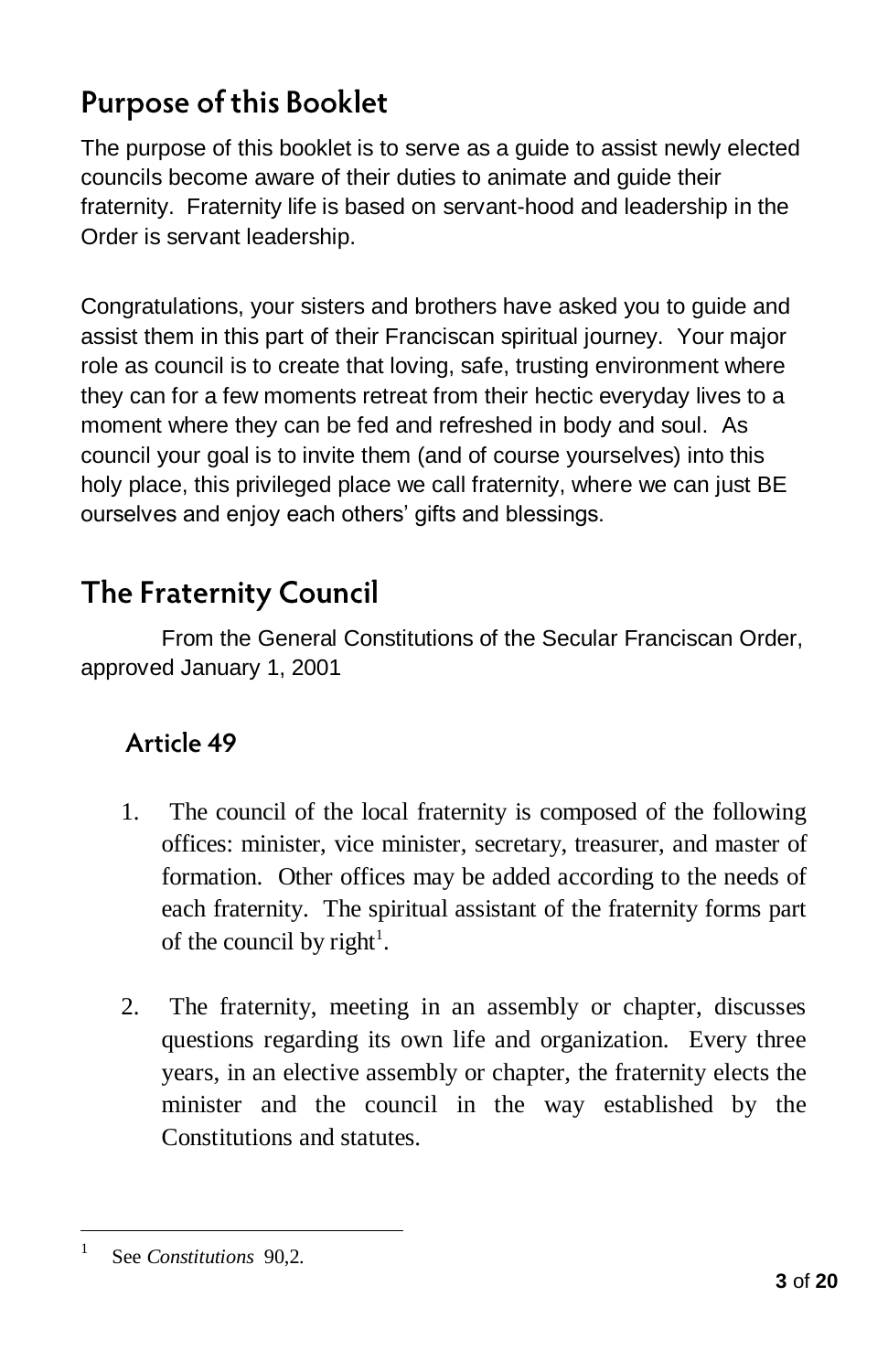## Article 50

- 1. It is the duty of the council of the local fraternity:
	- a. to promote the initiatives necessary for fostering fraternal life, for improving the human, Christian, and Franciscan formation of its members and for sustaining their witness and commitment in the world;
	- b. to make concrete and courageous choices, appropriate for the situation of the fraternity, from among the numerous activities possible in the field of the apostolate.
- 2. The duties of the council are also:
	- a. to decide on the acceptance and admission to profession of new brothers and sisters<sup>2</sup>;
	- b. to establish a fraternal dialogue with members in particular difficulties and to adopt consequent measures;
	- c. to receive the request for withdrawal and to decide on the suspension of a member from the fraternity;
	- d. to decide on the establishment of sections or groups in conformity with the Constitutions and the statutes;
	- e. to decide on the destination of available funds and, in general, to deliberate on matters concerning financial management and economic affairs of the fraternity;
	- f. to assign duties to the councilors and to the other professed members;
	- g. to request from the competent superiors of the First Order and the TOR suitable and prepared religious as assistants;
	- h. to perform such other duties as are required by these constitutions or which are necessary to carry out its proper purposes.

<sup>2</sup> See *Constitutions* 39, 3; 41, 1.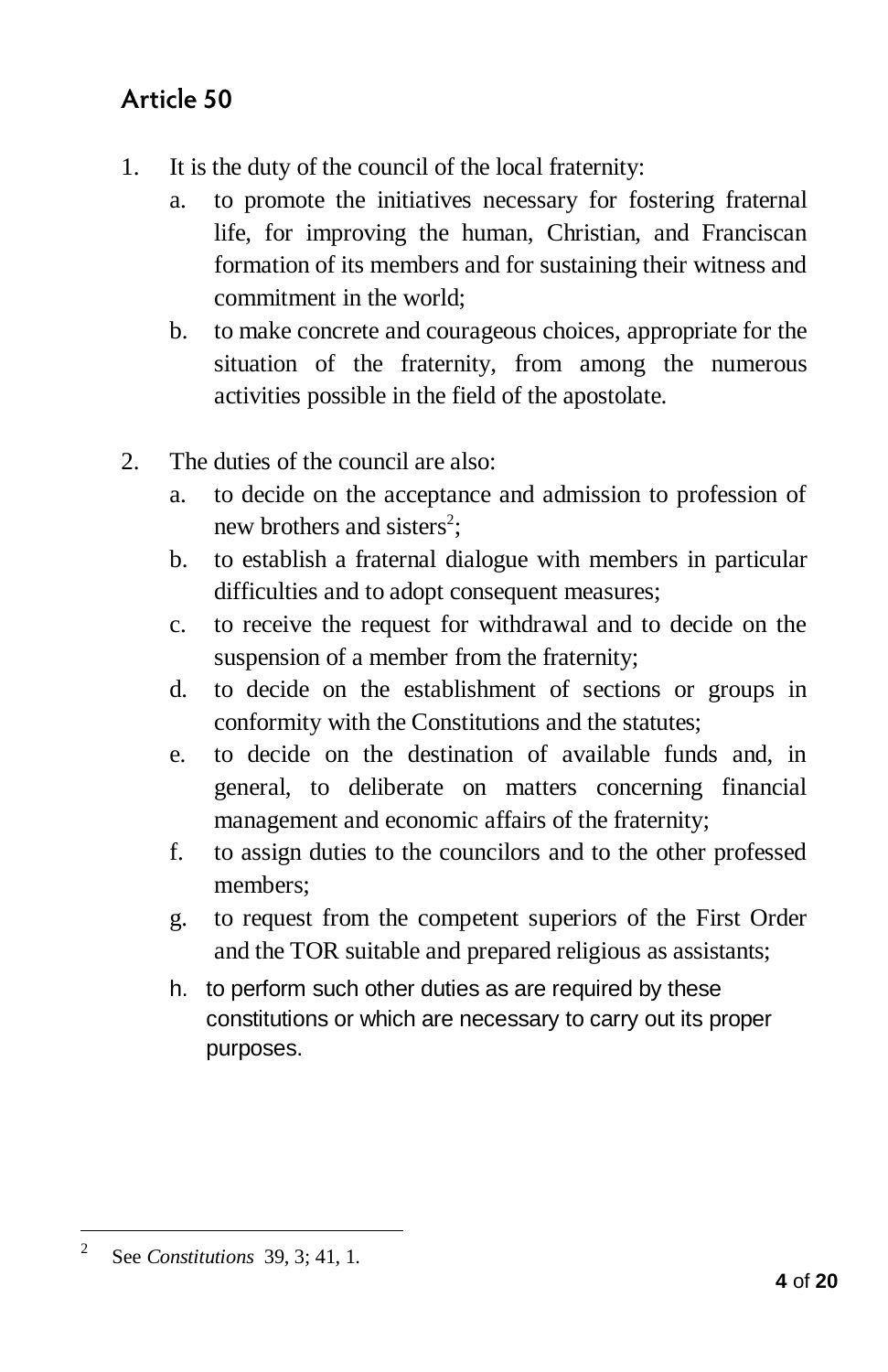## The Offices in the Fraternity

## Article 51

- **1.** While firmly upholding the co-responsibility of the council to animate and guide the fraternity, the minister, as the primary person responsible for the fraternity, is expected to make sure that the directions and the decisions of the council are put into practice and will keep the council informed about what he or she is doing.
- **2.** The minister also has the following duties:
	- a. to call, to preside at, and to direct the meetings of the fraternity and council; to convoke every three years the elective chapter of the fraternity, having heard the council on the formalities of the convocation;
	- b. to prepare the annual report to be sent to the council of the higher level after it has been approved by the council of the fraternity;
	- c. to represent the fraternity in all its relations with ecclesiastical and civil authorities. When the fraternity acquires a juridical personality in the civil order, the minister becomes, when possible, its legal representative;
	- d. to request, with the consent of the council, the pastoral and fraternal visits, at least once every three years.
	- e. to put into effect those acts which the Constitutions refer to his or her competence.

## Article 52

- **1.** The vice minister has the following duties:
	- a. to collaborate in a fraternal spirit and to support the minister in carrying out his or her specific duties;
	- b. to exercise the functions entrusted by the council and/or by the assembly or chapter;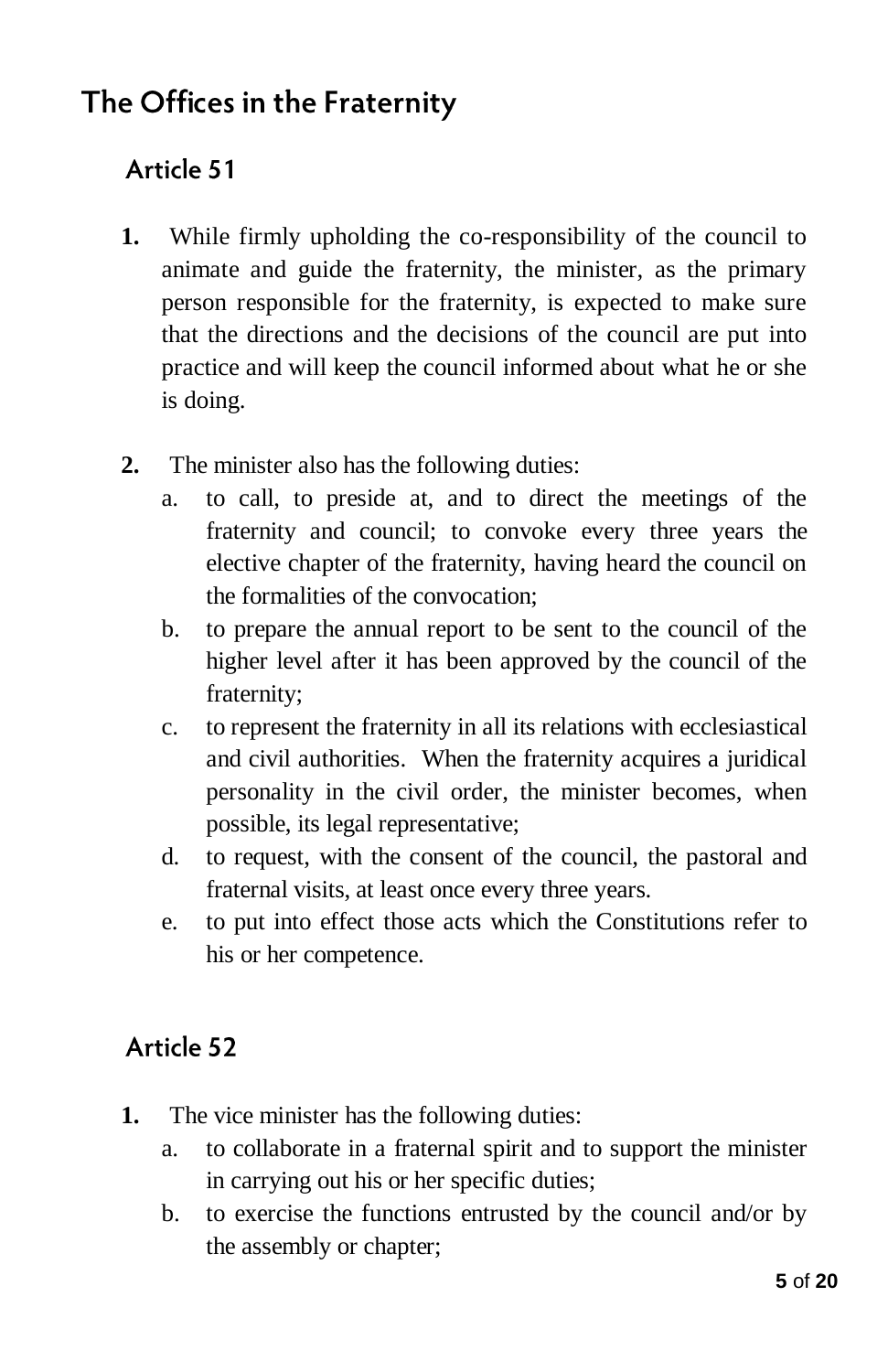- c. to take the place of the minister in both duties and responsibilities in case of absence or temporary impediment;
- d. to assume the functions of the minister when the office remains vacant<sup>3</sup>.
- **2.** The secretary has the following duties:
	- a. to compile the official acts of the fraternity and of the council and to assure that they are sent to their respective proper recipients;
	- b. to see to the updating and preservation of the records and the registers, noting admissions, professions, deaths, withdrawals, and transfers from the fraternity<sup>4</sup>;
	- c. to provide for the communication of the more important facts to the various levels and, if appropriate, to provide for their dissemination through the mass media.
- **3.** The master of formation (USA formation director) has the following duties:
	- a. to co-ordinate, with the help of the other members of the council, the formative activities of the fraternity;
	- b. to instruct and enliven the inquirers during the time of initiation, the candidates during the period of initiation formation, and the newly professed;
	- c. to inform the council of the fraternity prior to profession, concerning the suitability of the candidate for a commitment to live according to the Rule.
- **4.** The treasurer, or bursar, has the following duties:
	- a. to guard diligently the contributions received, recording each receipt in the appropriate register, with the date on which it

<sup>3</sup> See *Constitutions* 81,1.

<sup>4</sup> Each local fraternity is to have at least a register of enrollments (admissions, professions, transfers, deaths, and every other important annotation relative to the individual members), the register of minutes of the council and the register of administration.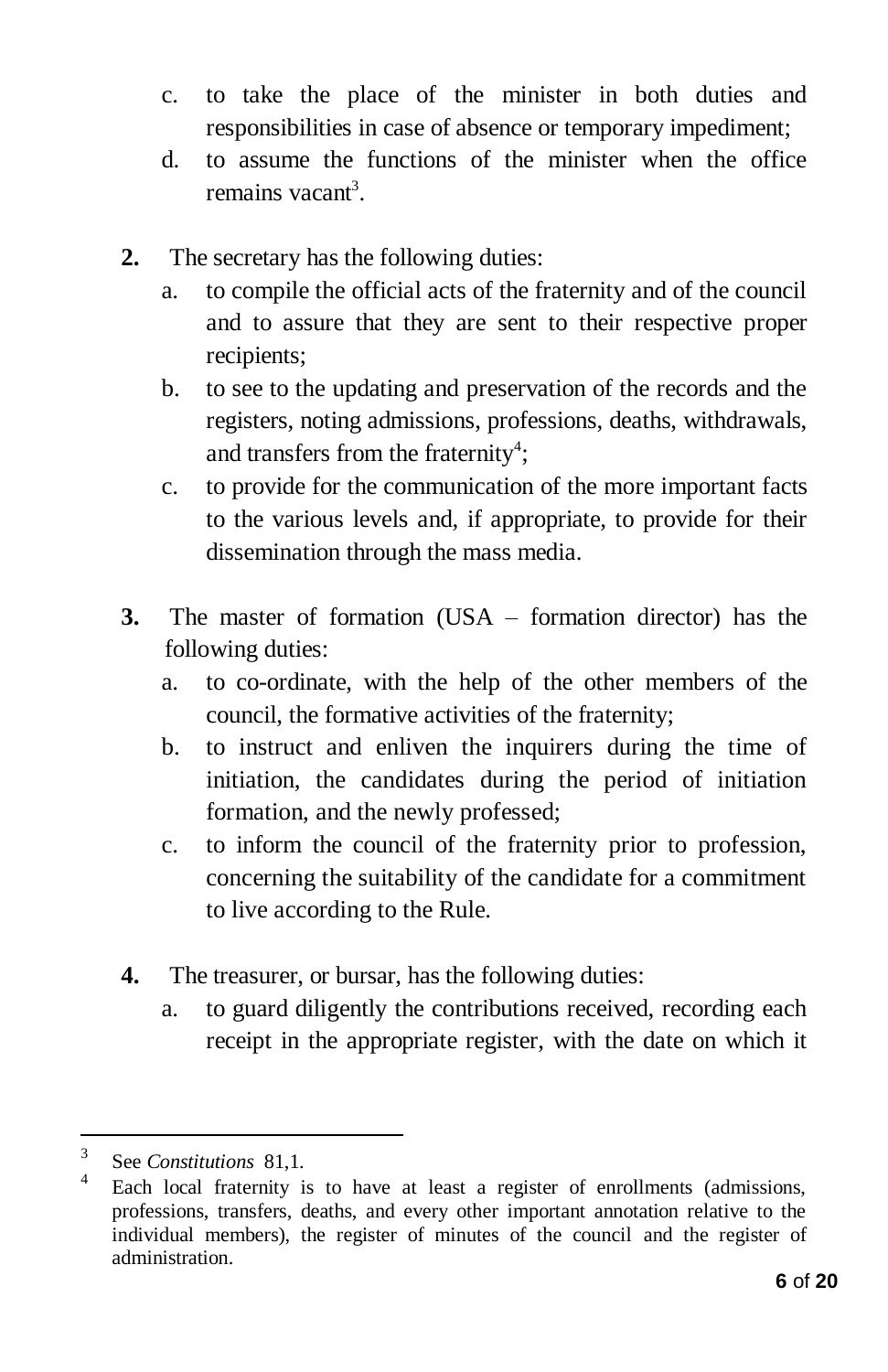was given, the name of the contributor, or the one from whom it was collected;

- b. to record in the same register the items of expense, specifying the date and the purpose, in conformity with the directions of the fraternity council;
- c. to render an account of his or her administration to the assembly and to the council of the fraternity according to the norms of the national statutes.
- **5.** The provisions regarding the rights and duties of the vice minister, the secretary and the treasurer apply, with the appropriate adaptations, to all levels.

## Participation in the Life of the Fraternity

#### Article 53

- **1.** *Rule 24* The fraternity must offer to its members opportunities for coming together and collaborating through meetings to be held with as great a frequency as allowed by the situation and, with the involvement of all its members.
- **2.** *Rule 6; 8* The fraternity should come together periodically, also as an ecclesial community to celebrate the Eucharist in a climate which strengthens the fraternal bond and characterizes the identity of the Franciscan family. Where, for whatever reason, this particular celebration may not be possible, they should participate in the celebration of the larger ecclesial community.
- **3.** Insertion into a local fraternity and participation in fraternity life is essential for belonging to the SFO. Appropriate initiatives should be adopted according to the directives of the national statutes, to keep those brothers and sisters united to the fraternity who — for valid reasons of health, family, work, or distance cannot actively participate in community life.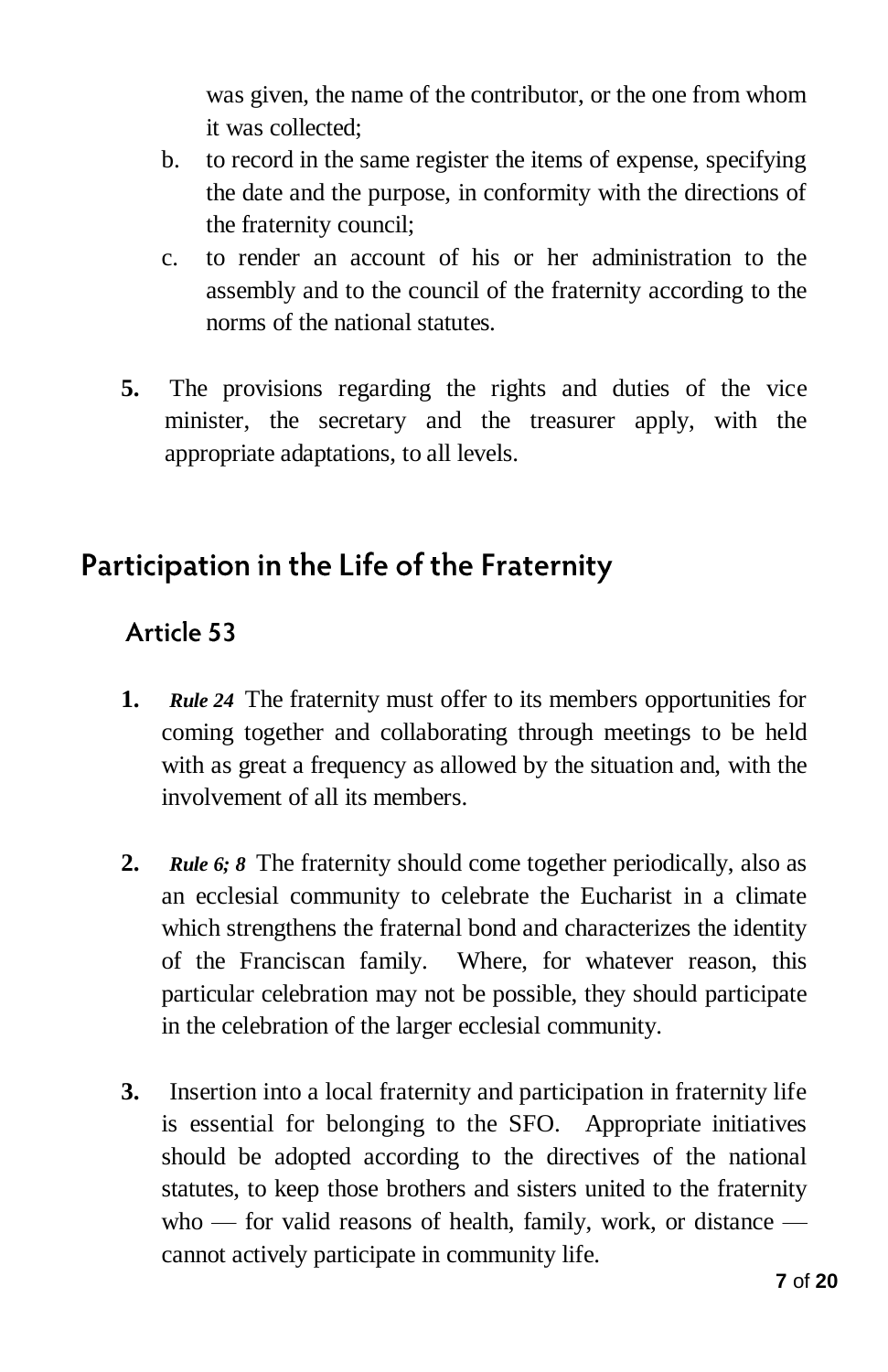- **4.** The fraternity remembers with gratitude its brothers and sisters who have passed away and continues its communion with them by prayer and in the Eucharist.
- **5.** The national statutes can indicate special forms of association with the fraternity for those who, without becoming a member of the SFO, want to participate in its life and activities.

For other administrations duties and responsibilities please consult the General Constitutions and National Statutes.

# **Getting Started**

Care and Feeding of Fraternity Councils

#### **So, you find yourself elected to Council. Now what?**

If you're feeling somewhat "in over your head," you're probably in the right place.

Our Franciscan tradition gives us the story of one of the first friars, John the Simple, who likewise felt insecure. He was so unsure of himself, in fact, that he decided the only way around it was to copy Francis in absolutely everything. It got to the point that when Francis coughed, John the Simple coughed; when Francis spat, John the Simple would spit *(Omnibus, 996).* 

Francis soon put a stop to this sort of blind imitation; but the story of John the Simple is a powerful reminder that the Franciscan charism is not meant to produce carbon copies, but rather to **consecrate individual uniqueness**.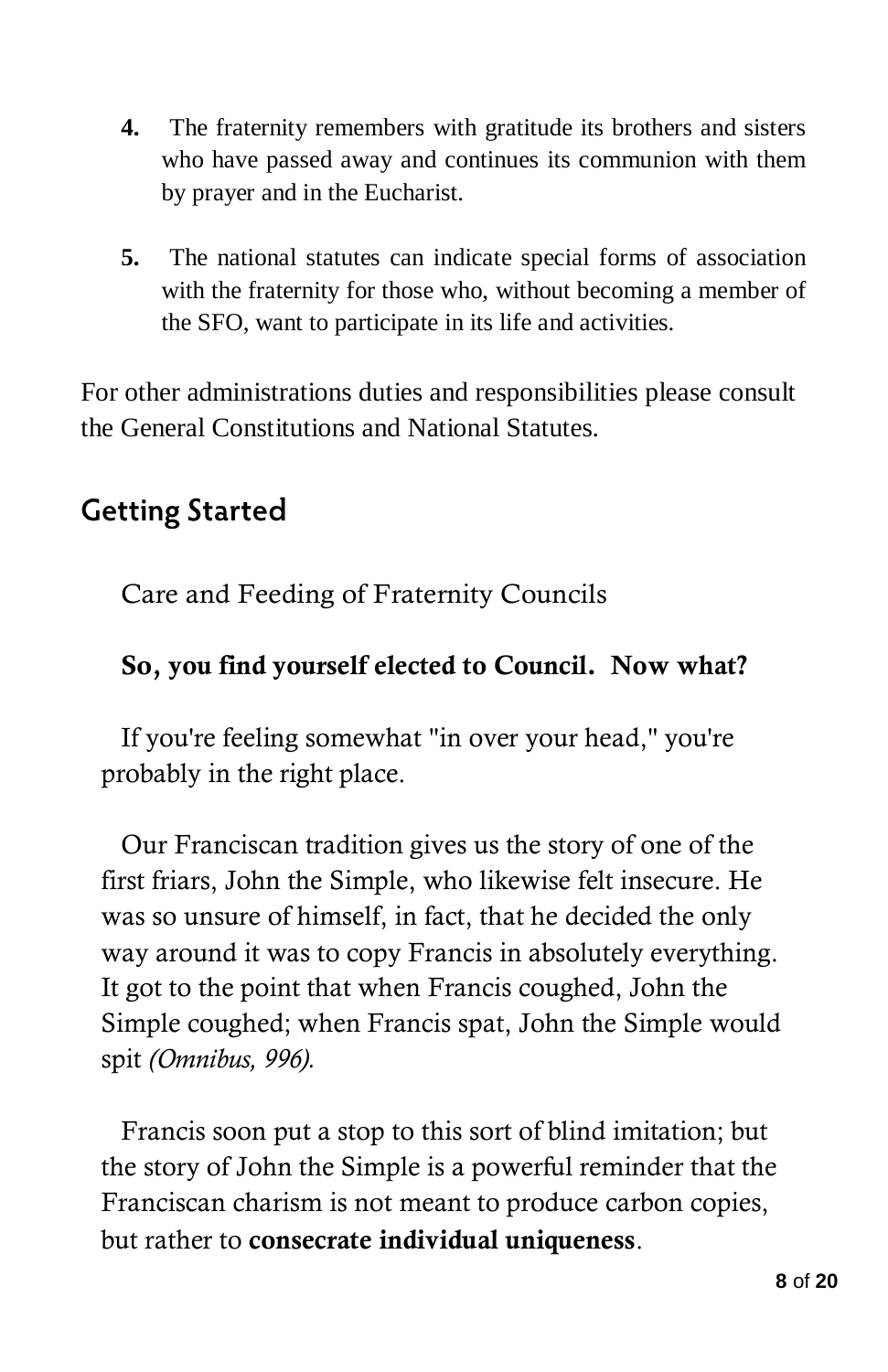So, don't expect your Council or your fraternity to conform too closely to any other group you've belonged to ... or any other fraternity, for that matter.

Nor will your council conform to worldly models, such as *Robert's Rules of Order,* or the efficiency of a corporate executive board.

Your model is St. Paul's image of the Body of Christ. Listening and being aware of the needs of the whole body is your goal.

This takes time. It takes practice. Becoming familiar with what's "normal" for YOUR PARTICULAR BODY doesn't happen overnight. And *your* body is not necessarily going to behave the same way someone else's body does.

But there ARE rules of thumb to maintain the health of this body (fraternity) for which you've accepted responsibility:

## What does a Fraternity need?

#### It needs nourishment:

Be thinking of ways to feed your brothers and sisters. Vary the diet of your monthly programs. If you've embarked on an in-depth study of one particular topic, don't belabor it for a whole year. Instead, consider presenting a series of three or four sessions and saving further material for another year.

Vary not only the topics, but also the method of pre-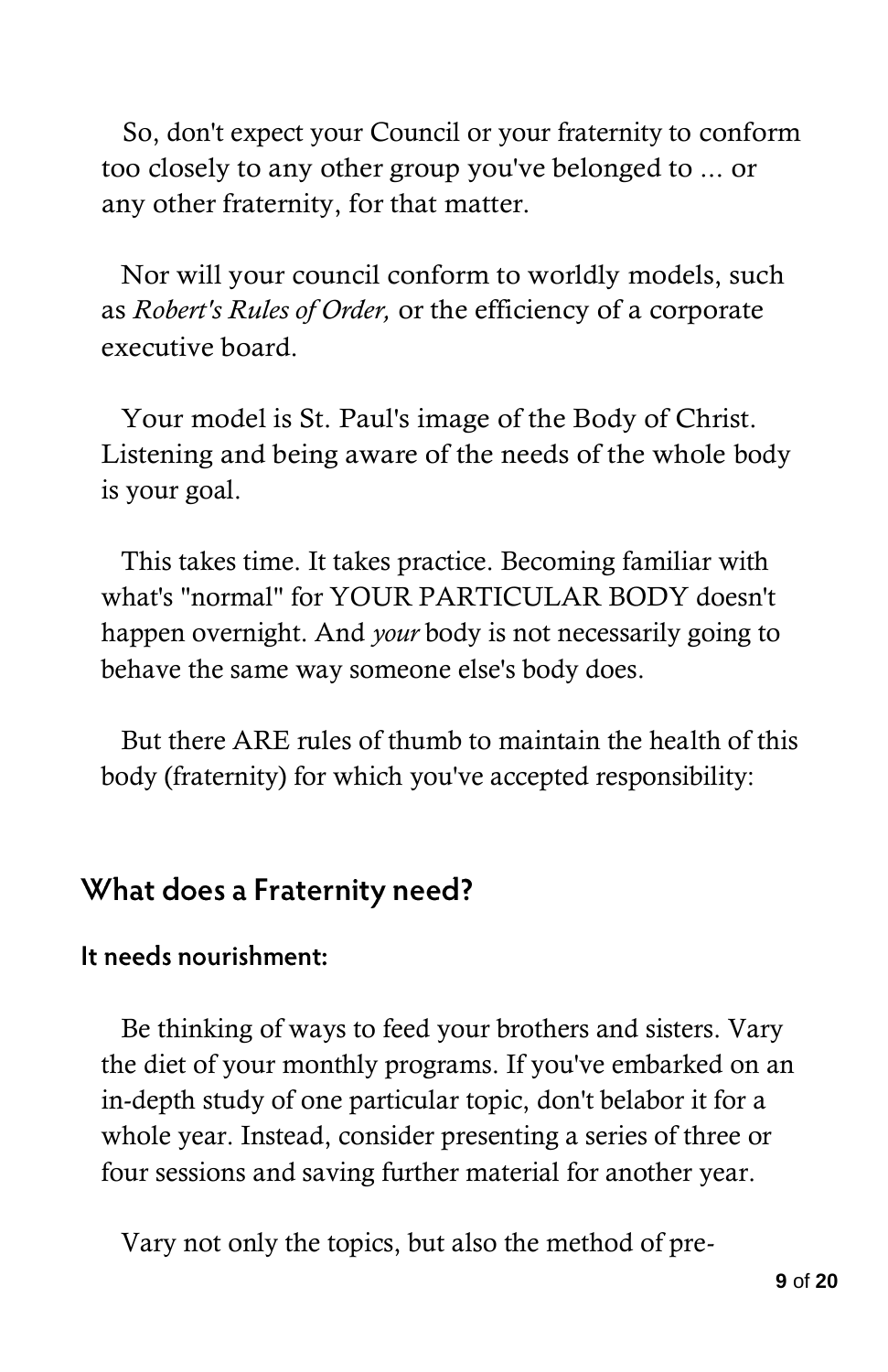sentation. Have you explored the use of video available from your diocesan audio-visual library, or from other fraternities? Are your members being heard through the use of different group processes, such as small group discussion or one-onone sharing? Do you use the lecture format *sparingly?* 

Some staples in your fraternity's diet ("ongoing formation") should include: periodic examination of different sections of the Rule; attention to Franciscan feasts, stories, and customs as they occur on the calendar; discussion of current papal and episcopal letters regarding social justice teachings of the Church; a continuing focus on personal spirituality topics such as prayer and the simplification of our lifestyle; current issues related to work, family, environment, and peace and justice.

The fraternity as a whole will benefit from at least one annual injection of a program related to the group apostolate, if you have one, or to exploring a possible apostolate, if you do not.

Also, for the health of the fraternity, a periodic presentation related to group dynamics such as building communication skills, or conflict resolution, is prudent - BEFORE problems arise.

- Who is responsible for the teachings?
- Is the group overly dependent on the spiritual assistant for spoon feeding?
- Are gifted members emerging and being encouraged to share their research and interests?
- What's happening in your fraternity's common prayer life? Is there variety and creativity?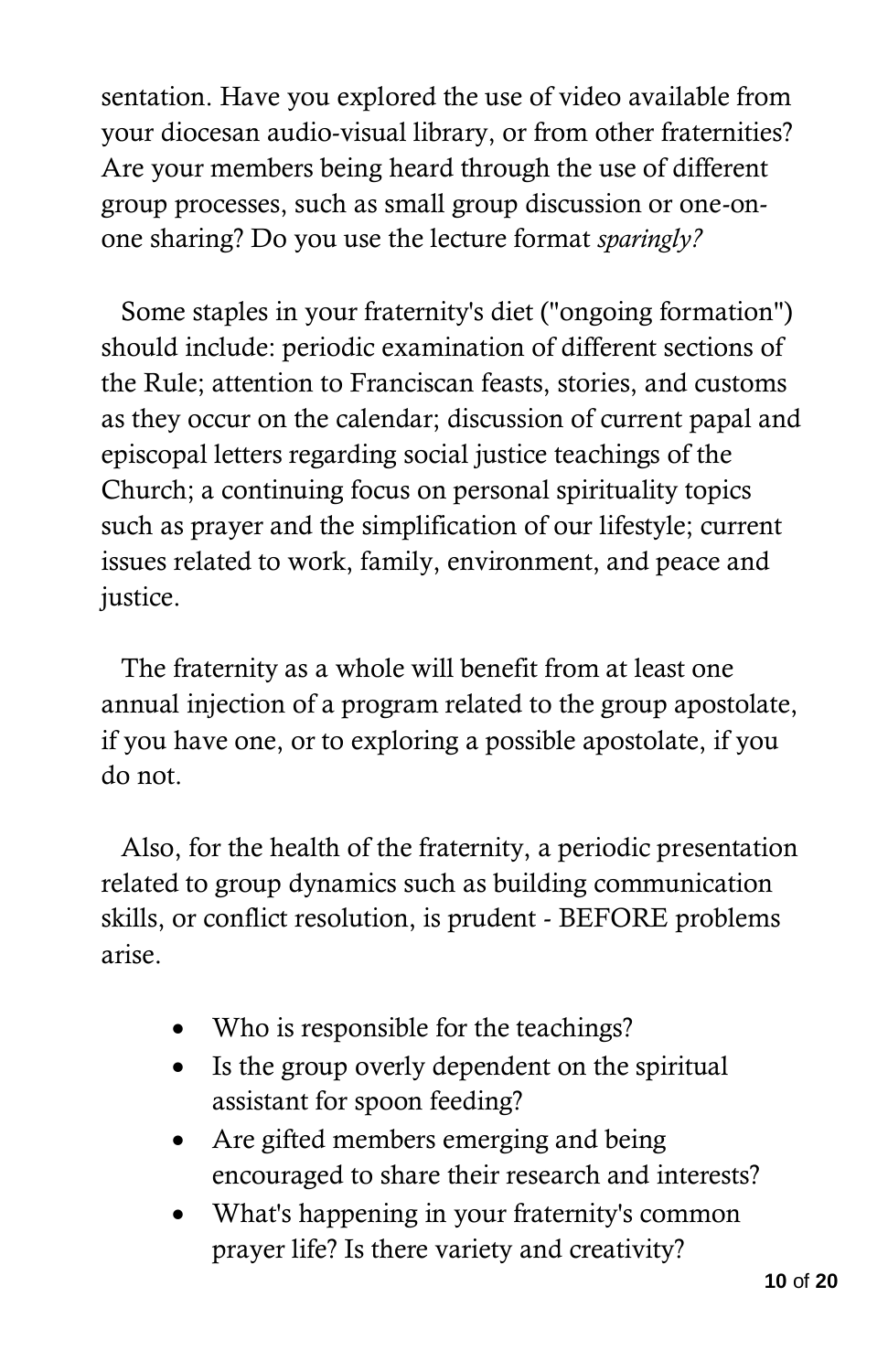- Do all members participate in active discussion?
- Do members come prepared to participate in formation activities, or do they just try to fake it?
- Do all members participate in various parts of fraternity life?

#### Environment, formation, prayer

A major part of being council is to create this open and safe environment to encourage members to be a vital part of fraternity life, and to challenge those who do not take part or offer themselves.

- Is the fraternity gathering open and inviting?
- Do we actively communicate and encourage attendance?
- Does the gathering have the basic components, prayer, formation, sharing & social properly balanced?
- How are the silent types challenged to take part in sharing and discussions?
- Do you experiment with the gathering to add interest and variety or do you remain rigid or routine?
- Do you constantly let those who are unprepared or who refuse to share off the hook?
- Does the minister & spiritual assistant provide both loving challenge and gentle fraternal correction when needed?
- Does the council remain blind to problems until it is too late, or does it intervene to head off problems and complacency?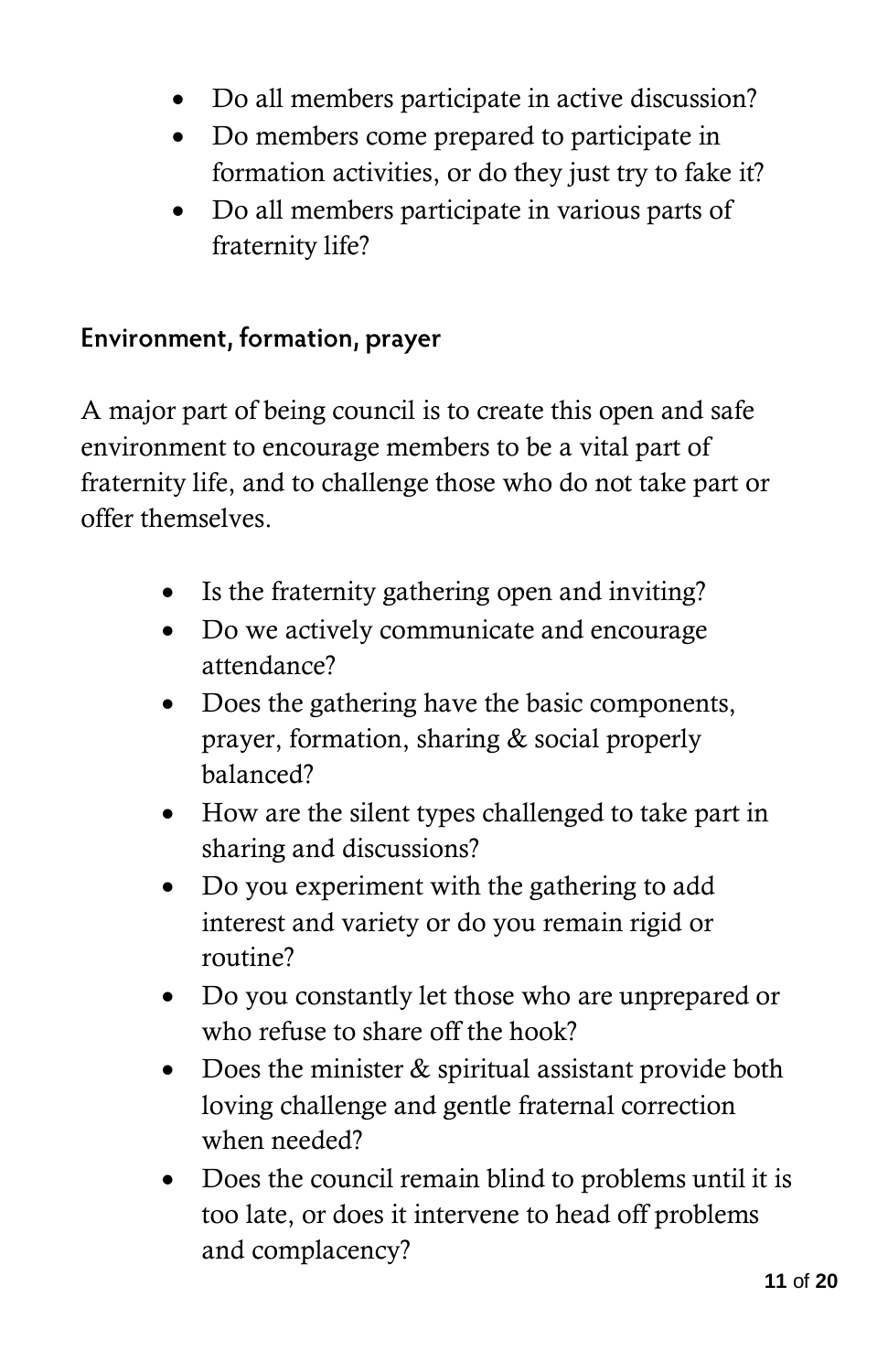Our Profession requires an understanding of being in an Order within the Church, we have consecrated ourselves and our lives to God. As professed members of the Franciscan Family we also have entered into a life-long journey to transform ourselves into better images of Christ, ongoing formation is a key component and active participation in the process is a requirement of profession.

- How do members view/understand "Profession"?
- Do members see themselves as "consecrated" people?
- How do we share our stories of God's actions in us?
- Do all members actively invite new people to explore a Secular Franciscan Vocation?
- Do all council members actively and joyfully fulfill their individual council responsibilities? Or does everything get dumped on the minister?
- How are council members held accountable to each other and to the fraternity?

We are called to live the Gospel, following Jesus in the model of St. Francis and that process was not finished when we professed. We share with all parts of the Franciscan Family the obligation to pursue continual conversion/tran-SFOrmation (this is the essence of the penitential movement that has been our foundation for over 800 years).

- Is the fraternity environment/atmosphere truly a privileged place.
- *The local fraternity is to be established canonically. It becomes the basic unit of the whole Order and a visible*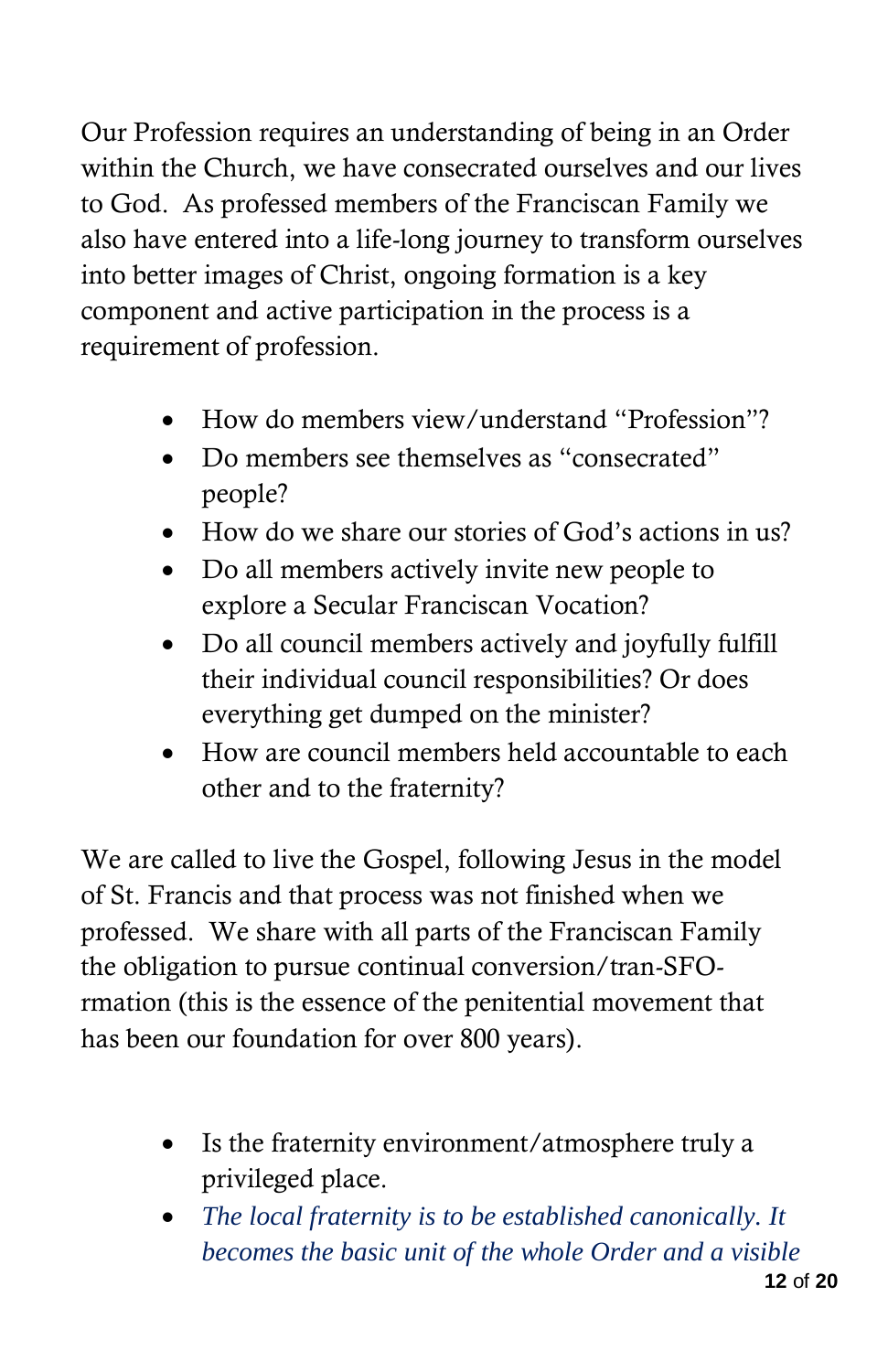*sign of the Church, the community of love. This should be the privileged place for developing a sense of Church and the Franciscan vocation and for enlivening the apostolic life of its members.<sup>5</sup>*

Formation begins with the council, which should have a brief formation period at every council meeting, learning to be fraternity helps in building up the larger fraternity.

- The General Chapters of the SFO, both 2002 & 2008 declared formation the number 1 priority of the entire Order. How does this compare with your fraternity priorities?
- Do all council members actively support and participate in the initial formation process of new folks or is it just a one man band?
- Do you take time to pray, form and share or just jump into the business at hand?
- *Admission into the Order is gradually attained through a time of formation, (initial formation is not less then 24 months<sup>6</sup> ) and profession of the rule. The entire community is engaged in the process of growth by its own manner of living.<sup>7</sup>*

No matter how praiseworthy the structure of your prayer, it needs constant attention or it will become dry. The Liturgy of the Hours is the preferred format (and your spiritual assistant will gladly give you instruction), but the *Ritual of the Secular Franciscan Order* gives other suggestions in Appendix ll.

<sup>5</sup> Rule of the SFO, Chapter 3 Article 22

<sup>6</sup> National Statutes Article 19 § 2

<sup>7</sup> Ibid – Article 23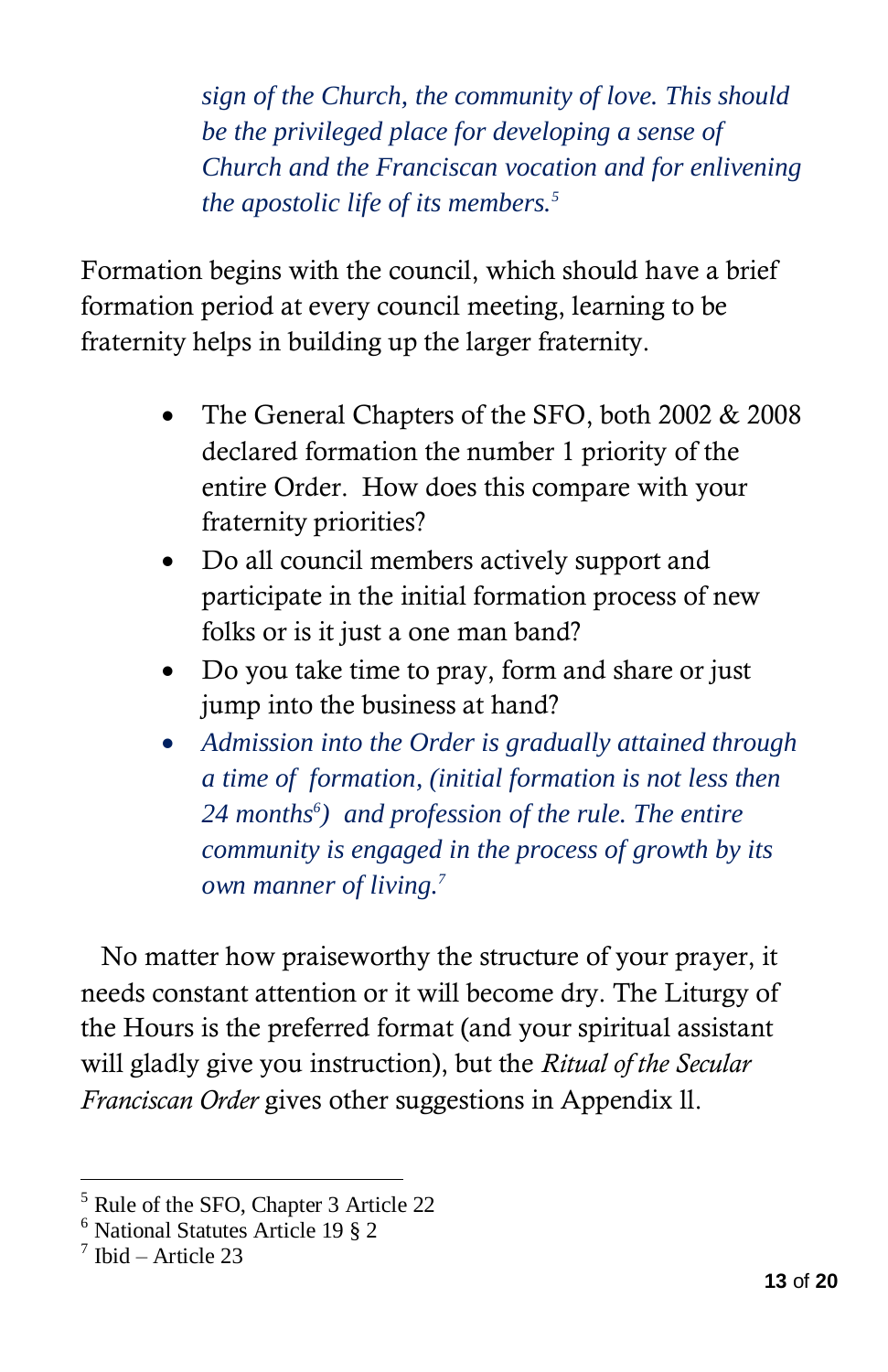Do you have the courage to experiment?

How do you feed those fraternity members who are shut-ins or who are not able to participate fully because of personal reasons?

Council members should be arranging for telephone contacts to bring absent members up-to-date about what happened at the last meeting, to share handouts or notes, to communicate to those absent that the fraternity missed them. Is someone from the fraternity making sure that Communion is brought regularly to members who are shut-in? Is there a system for remembering special personal occasions such as birthdays? Have you devised some rituals celebrating "Jubilees" of long-professed members?

- What is communication like within the fraternity? Does the word get out? Is there a good prayer chain or is communication hit and miss?
- Is there communication and relationship of the members outside the gathering or just at the gathering?
- Are external groups (e.g. KofC, Altar Society, Rosary Society etc.) and parish ministries (except ordained) generally a higher priority than fraternity gatherings and commitments? If so what is the level of understand of Order & also the members own sense of belonging?
- Do your professed members view the fraternity as "simply" another parish group, something to "join".
- How do you emphasize vocation & profession"
- How to keep folks interested in fraternal life?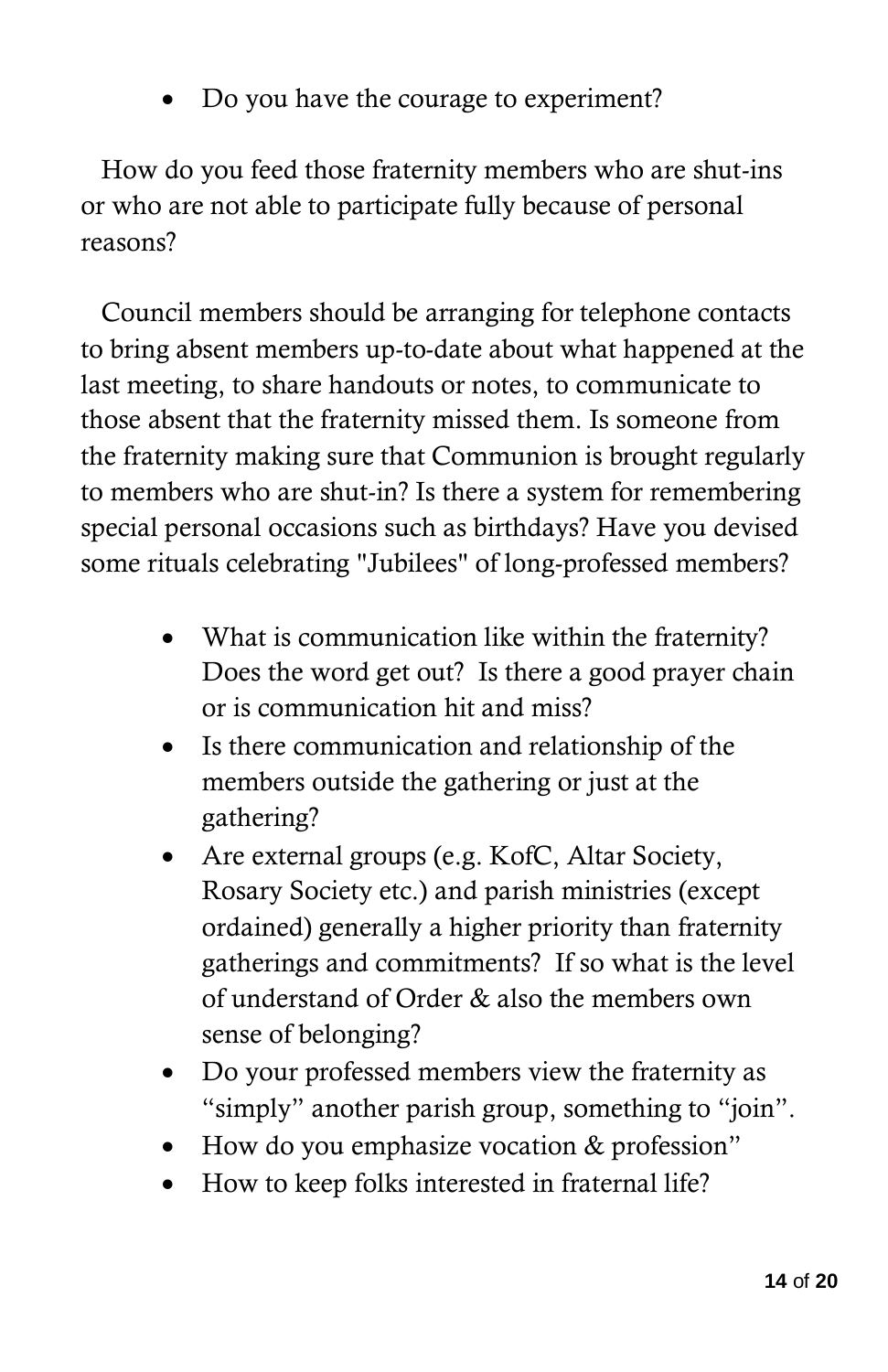The personal touch is everything.

## It needs exercise:

Living in fraternity is not just talking about it. **Making special efforts to meet with brothers and sisters will sometimes mean setting other priorities aside.** Being companions to each other on this shared journey is something we have chosen, something we have promised.

- Do fraternity members actively and deliberately pray for each other? Do you encourage prayer partners or spiritual companions?
- How is the spiritual health of your fraternity?

Once-a.-month Council meetings and once-a-month fraternity meetings are a minimum. Your Council will "stay in shape" better if other opportunities are exercised when they present themselves.

- How often does the fraternity gather? *The recent Fraternal visitors from our Minister General could not believe many SFO fraternities gather only once a month. Their recommendation was every week with a different format each time.*
- Does your current gathering frequency lead to greater communal/spiritual growth or favor the just another meeting idea?
- How often does the council meet? Does the current frequency lead to proper animation and spiritual guidance for the fraternity?

Can you offer to carpool to a seminar or a workshop or day of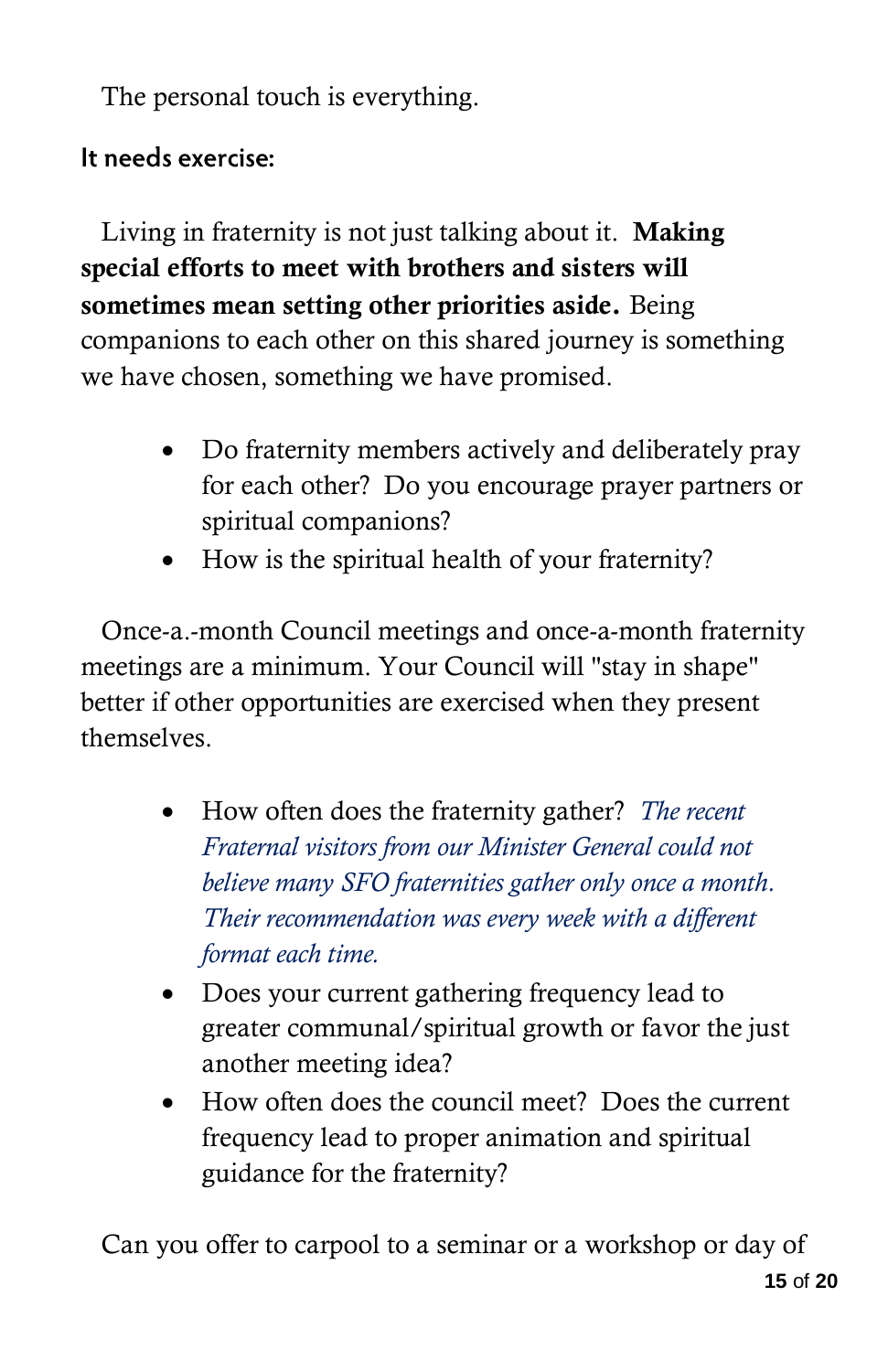Recollection or Regional meeting? Simple conversation in the car can be a powerful community builder.

- Does the fraternity regularly participate in a communal retreat, days of reflection etc? If not why not, what stands in the way of making fraternal life & growth a priority?
- How often does the fraternity have communal Mass &/or a Eucharistic Liturgy?

Do you notice if several members attend the same parish Mass on some days and may be able to go out to breakfast together? Can you invite someone over to see a good video? Is there a book or a CD you ought to share?

How about the muscles of future leadership? Are you flexing them by using the specialized gifts of your members? Can one person be asked to prepare a presentation while another is asked to organize a picnic or a trip? Do you have a newsletter? Are different people being asked to take responsibility for your common prayer?

In all of this, if the feeling of **"being stretched"** is absent, atrophy will quickly set in.

#### It needs periodic check-ups:

The fraternity Minister and Council have the responsibility of inviting the Regional Spiritual Assistant and appropriate Regional Executive Council Member to local fraternity meetings and to Council meetings. A triennial visitation is required, but more frequent" check-ups" are desirable.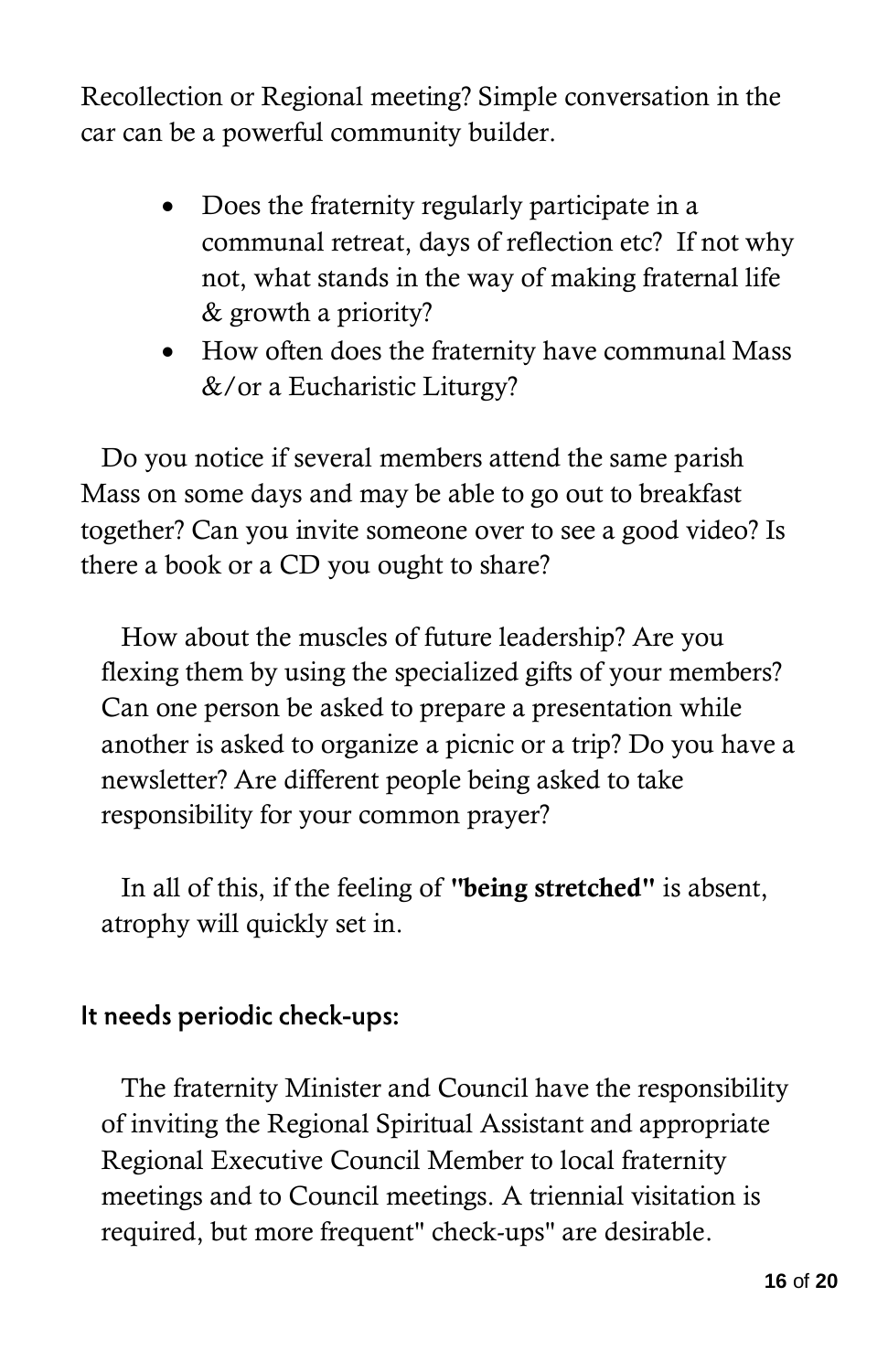The Regional Executive Council is the bond connecting your fraternity with the broader Franciscan reality. It's becoming more and more imperative to strengthen this bond in our day when so many exciting things are happening.

Have you scheduled some kind of visitation for this year? When was your last one? What topics would you like the visitor to address? How will you communicate your local needs and concerns?

Another form of check-up is peer communication with members from other fraternities. Sharing experiences multiplies enthusiasm.

Are you on the mailing list for other fraternity newsletters? Do you receive the national newsletter, the TAU? <http://www.nafra-sfo.org/tau-usa.html>

The Franciscan Action Network (FAN) at *[www.franciscanaction.org](http://www.franciscanaction.org/)* is another resource which gives current Franciscan news and a call to action.

When was the last Day of Recollection or weekend retreat for your fraternity? If you feel your group is too small for an endeavor like this, have you considered joining with a neighboring fraternity to sponsor one?

Members of the Regional Council will be glad to help you make arrangements. An opportunity for annual or bi-annual reflection should be offered to all Secular Franciscans.

Is the Council doing its own "ongoing formation" by working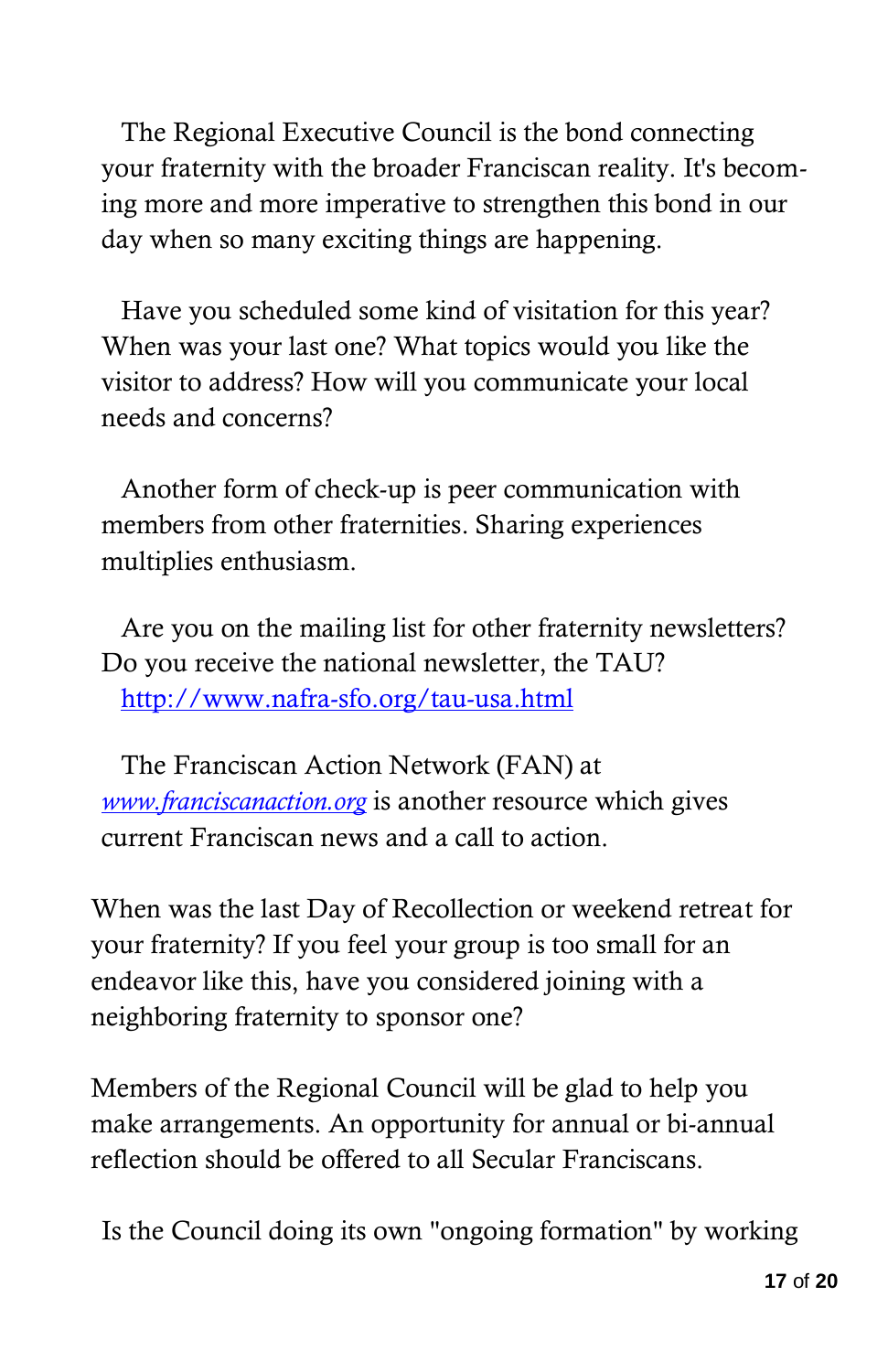through one of the many checklists available, or have Council meetings become the dry bones of business busyness?

Are you rotating the responsibility for Council input, or has one person been handling it alone? Have you polled the members about current concerns?

When to call the doctor:

Just like the human body, the fraternity's Body sometimes signals its ill health. Contact your Regional Council Member or Regional Spiritual Assistant if your fraternity and your local assistant can't seem to shake these symptoms:

- The feeling of malaise; dryness; being stuck in a rut with your gathering format, programs, materials or even prayer types. *(Antidote: Variety; Creativity; Courage* to *experiment; Examples from other fraternities).*
- Factions; power struggles; competition, envy; officers or members trying to exercise authority inappropriately. *(Antidote: Attention* to *communication skills; Outside mediation; Conflict resolution; Group reconciliation service).*
- Lack of new vocations for prolonged periods of time or older members deciding to lapse. *(Antidote: Evangelization; Attention* to *the image projected by the group; Change in leadership; Renewed enthusiasm).*
- One person doing everything. *(Antidote: Honest discussion by council; Renewal of commitment; Reevaluation of priorities of group; Teaching on giftedness).*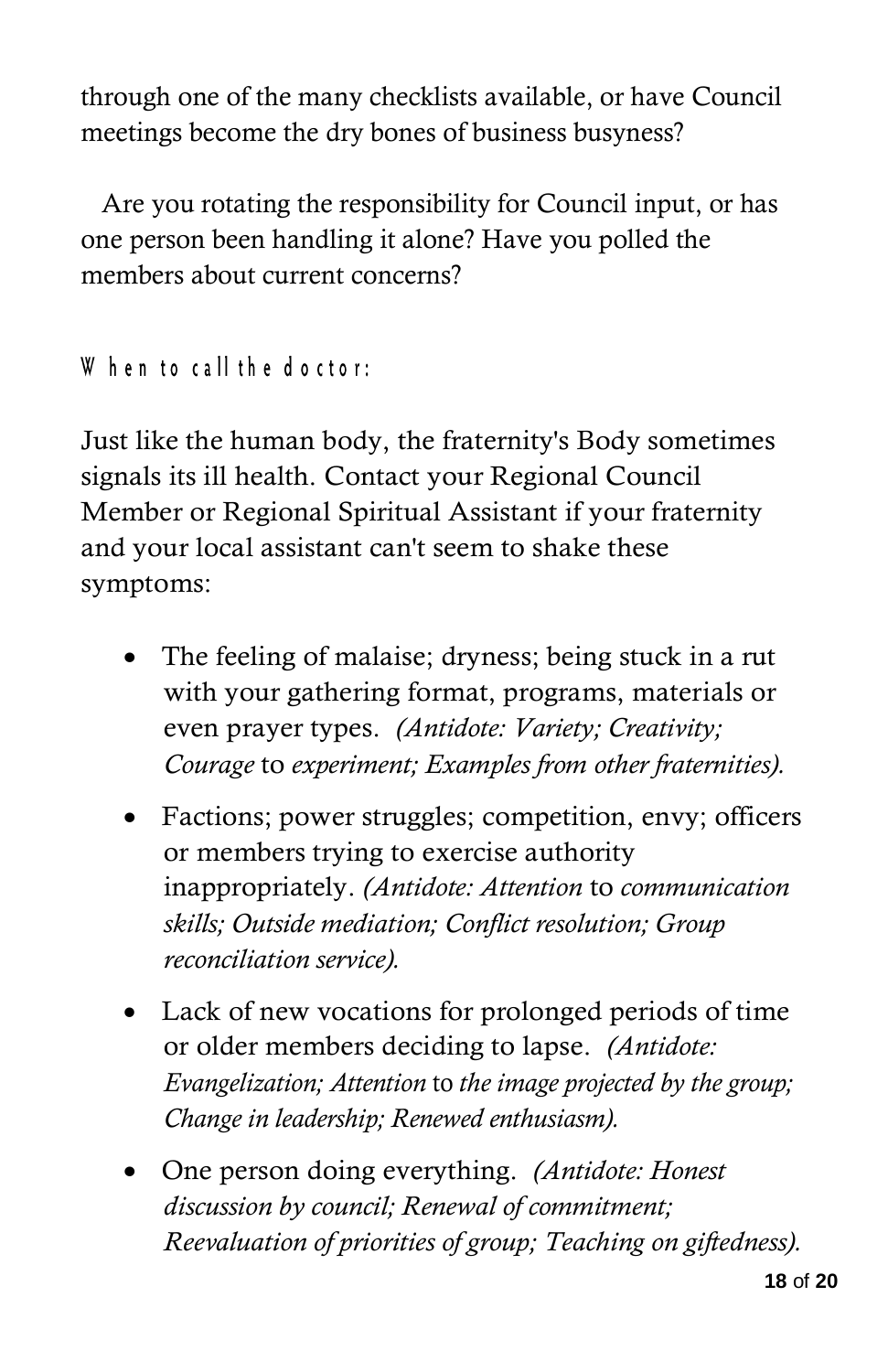• Difficulty in accepting our new Rule (1978) or accepting changes in formation or other policies aimed to address the life of the Order and the needs of the Church. *(Antidote: Education; Gentleness; Outside speakers; Attendance at regional and national meetings).*

Considering all this, would you say there's any easy "formula" to follow in guiding your fraternity "from Gospel to life and life to Gospel"?

The answer, of course, is a resounding "No!" Praise God that this is so.

Another story about Francis - who taught the world that Brother Sun praised God by being uniquely Brother Sun, and Sister Moon by being Sister Moon -tells why:

> *It seems that the early friars were caught up one day discussing the question, "Who is the perfect friar'?" Francis put a stop to this seed of competition and comparison by looking around the room and pointing to each person present Brother Angelo was the perfect friar for his courtesy, Francis said. And Brother Masseo for his natural good sense. Brother Leo was the perfect friar for his simplicity. Brother Bernard for his faith. Brother Juniper, for his patience. Brother John of Lauds for his sheer physical strength ... and so Francis continued, pointing to each friar in turn.*

The message is clear. The more completely we help each other offer our uniqueness to God, the more truly He is praised.